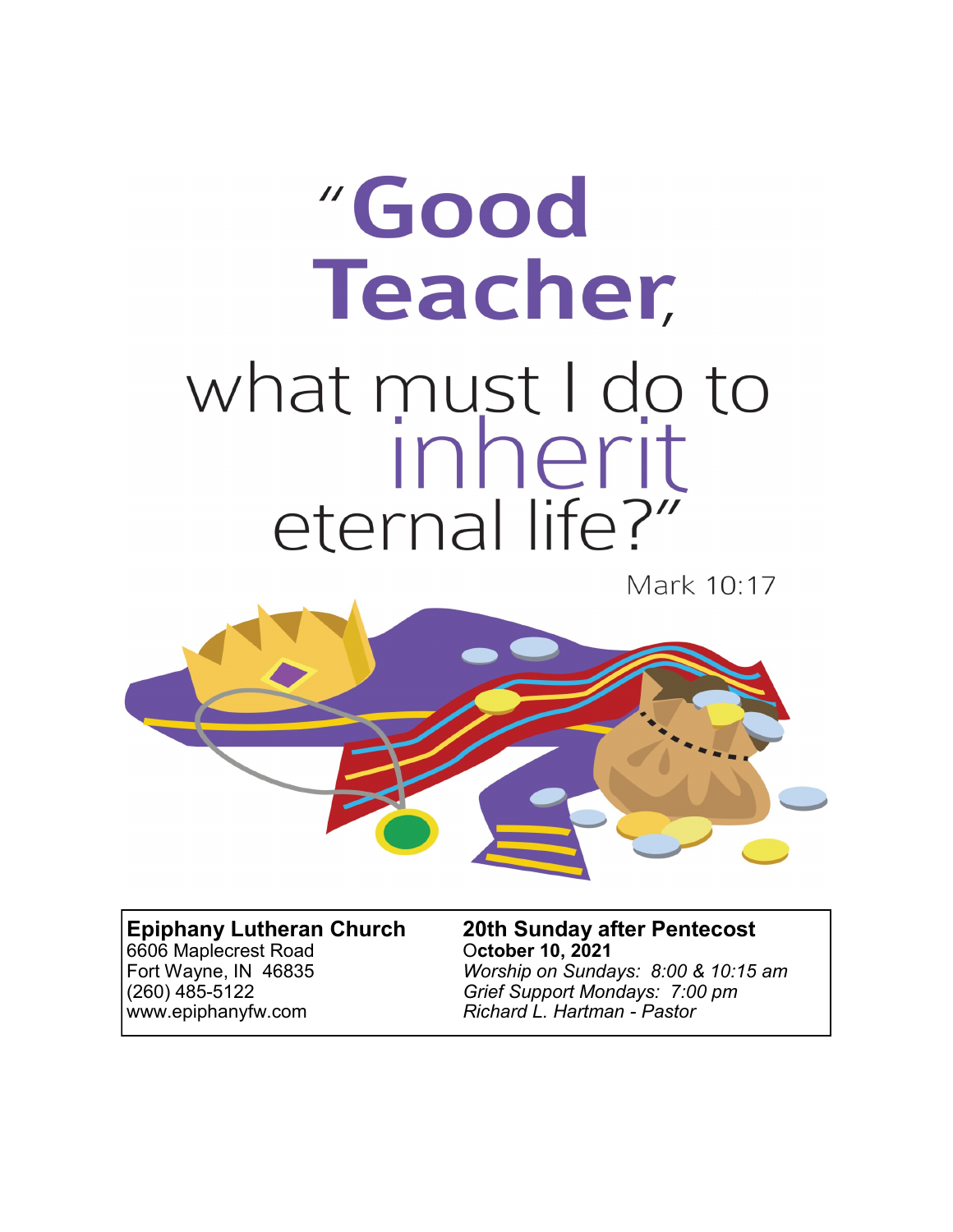# **SERVICE OF HOLY COMMUNION**

**Lutheran Book of Worship** 

Setting Two *(green hymnal)*

#### + **IN NOMINE JESU** +

*The rich man who comes to ask Jesus what he should do to inherit eternal life is a good man, sincere in his asking. Mark's gospel is alone in saying that Jesus looked on him and loved him. Out of love, not as judgment, Jesus offers him an open door to life: sell all you own and give it to the poor. Our culture bombards us with the message that we will find life by consuming. Our assemblies counter, this message with the invitation to find life by divesting for the sake of the other.*

+ + + + + + +

#### **PRELUDE**

*You are invited to let this prelude turn your heart to the Lord and prepare you to receive God's gifts of forgiveness, life, and salvation.*

#### **WELCOME AND ANNOUNCEMENTS**

#### **BLESSING OF LUTHERAN WORLD RELIEF KITS**

#### **BRIEF ORDER FOR CONFESSION AND FORGIVENESS**

P: In the name of the Father, and of the Son, and of the Holy Spirit. **C: Amen**

- P: Almighty God, to whom all hearts are open, all desires known, and from whom no secrets are hid: Cleanse the thoughts of our hearts by the inspiration of your Holy Spirit, that we may perfectly love you and worthily magnify your holy name, through Jesus Christ our Lord.
- **C: Amen**
- P: If we say we have no sin, we deceive ourselves, and the truth is not in us. But if we confess our sins, God who is faithful and just will forgive our sins and cleanse us from all unrighteousness.
- P: Most Merciful God,
- **C: we confess that we are in bondage to sin and cannot free ourselves. We have sinned against you in thought, word, and deed, by what we have done and by what we have left undone. We have not loved you with our whole heart; we have not loved our neighbors as ourselves. For the sake of your Son, Jesus Christ, have mercy on us. Forgive us, renew us, and lead us, so that we may delight in your will and walk in your ways, to the glory of your holy name. Amen**
- P: Almighty God, in his mercy, has given his Son to die for us and, for his sake, forgives us all our sins. As a called and ordained minister of the Church of Christ and by his authority, I therefore declare to you the entire forgiveness of all your sins, in the name of the Father, and of the Son, and of the Holy Spirit.
- **C: Amen**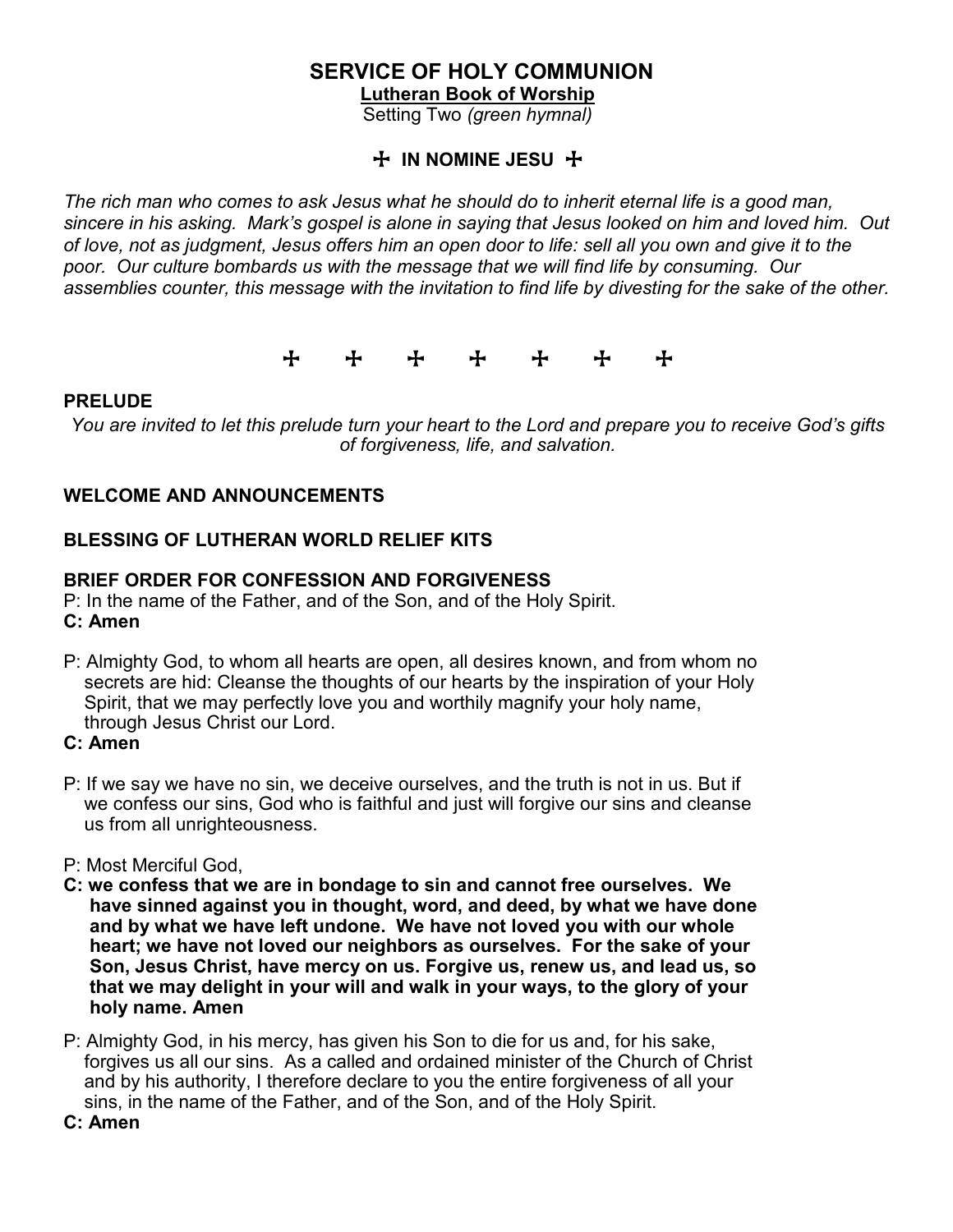**OPENING HYMN 560** *"Oh that I Had a Thousand Voices" Oh, that I had a thousand voices, to praise my God with thousand tongues! My heart, which in the Lord rejoices, would then proclaim in grateful songs. To all wherever I might be, what great things God has done for me!*

*O all you pow'rs that he implanted, arise keep silence now no more. Put forth the strength that God has granted! Your noblest work is to adore! O soul and body join to raise, with heartfelt joy our maker's praise!*

*You forest leaves so green and tender, that dance for joy in summer air. You meadow grasses bright and slender, you flow'rs so fragrant and so fair. You live to show God's praise alone, join me to make his glory known!*

*All creatures that have breath and motion, that throng the earth, the sea, the sky. Come share with me my heart's devotion, help me to sing God's praises high! My utmost pow'rs can never quite, declare the wonders of his might!*

*Creator humbly I implore you, to listen to my earthly song. Until that day when I adore you, when I have joined the angel throng. And learned with choirs of heav'n to sing, eternal anthems to my king!*

#### **APOSTOLIC GREETING**

P: The grace of our Lord Jesus Christ, the love of God, and the communion of the Holy Spirit be with you all.

#### **C: And also with you.**

**KYRIE** *spoken with Assistant*

A: In peace, let us pray to the Lord.

#### **C: Lord have mercy.**

A: For the peace from above, and for our salvation, let us pray to the Lord.

#### **C: Lord have mercy.**

A: For the peace of the whole world, for the well being of the Church of God, and for the unity of all, let us pray to the Lord.

#### **C: Lord have mercy**

A: For this holy house and for all who offer here their worship and praise, let us pray to the Lord.

#### **C: Lord have mercy.**

- A: Help, save, comfort and defend us gracious Lord.
- **C: Amen**

#### **SALUTATION**

- P: The Lord be with you.
- **C: And also with you.**

#### **PRAYER OF THE DAY** *(unison)*

**Almighty and ever-living God, increase in us your gift of faith, that, forsaking what lies behind and reaching out to what lies ahead, we may follow the way of your commandments and receive the crown of everlasting joy, through Jesus Christ, our Savior and Lord. AMEN**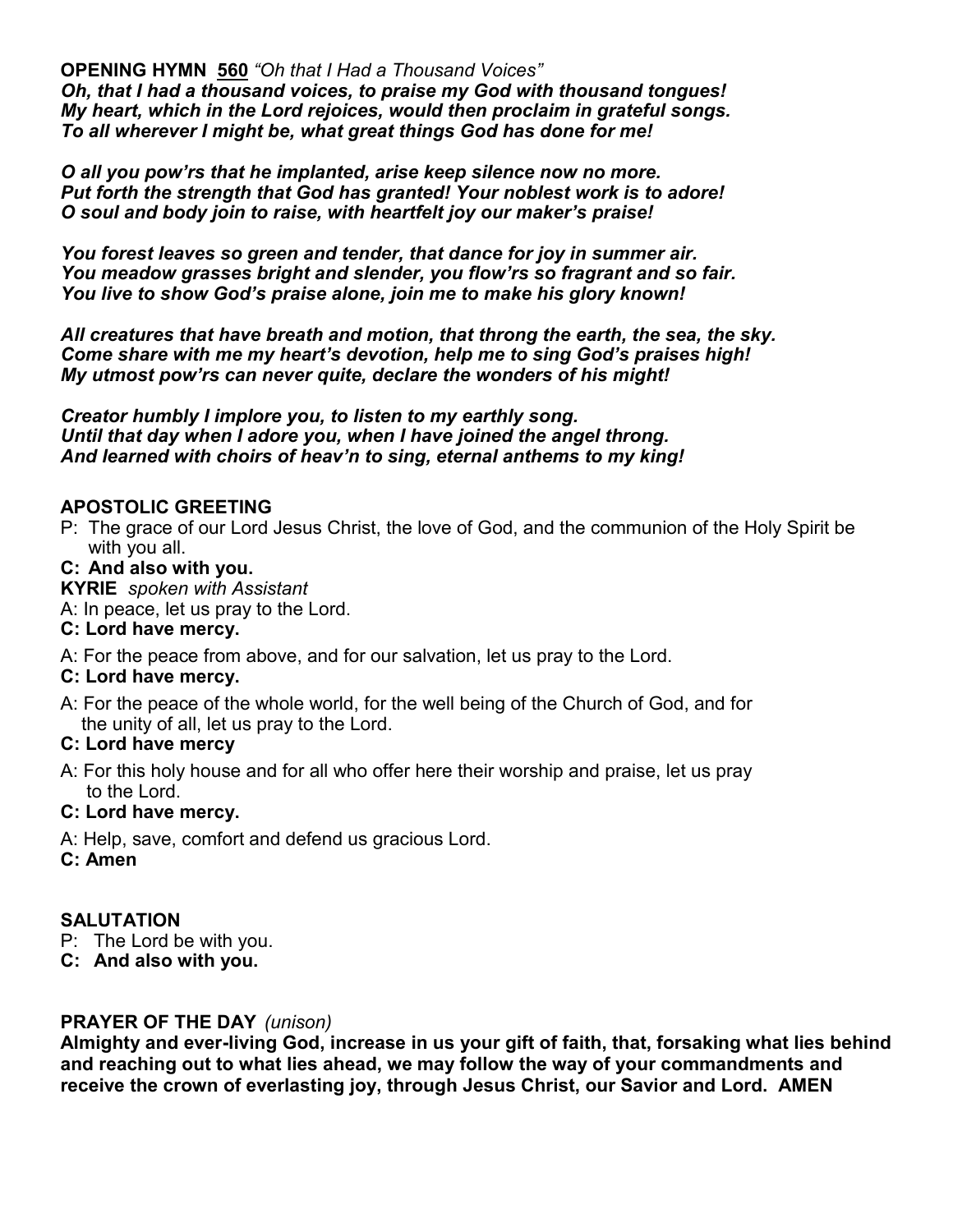#### **FIRST LESSON :Amos 5:6-7, 10-15**

*Amos was a herdsman by profession and a prophet by God's call. During a time of great prosperity in the northern kingdom of Israel, the prophet speaks to the wealthy upper-class. He warns his listeners that fulfilling God's demand for justice brings blessing, while corruption and oppression incur God's wrath.*

Seek the Lorp and live, or he will break out against the house of Joseph like fire, and it will devour Bethel, with no one to quench it. Ah, you that turn justice to wormwood, and bring righteousness to the ground!  $^{10}$ They hate the one who reproves in the gate, and they abhor the one who speaks the truth. <sup>11</sup>Therefore because you trample on the poor and take from them levies of grain, you have built houses of hewn stone, but you shall not live in them; you have planted pleasant vineyards, but you shall not drink their wine. <sup>12</sup>For I know how many are your transgressions, and how great are your sins— you who afflict the righteous, who take a bribe, and push aside the needy in the gate. <sup>13</sup>Therefore the prudent will keep silent in such a time; for it is an evil time. <sup>14</sup>Seek good and not evil, that you may live; and so the Lorp, the God of hosts, will be with you, just as you have said. <sup>15</sup>Hate evil and love good, and establish justice in the gate; it may be that the Lorp, the God of hosts, will be gracious to the remnant of Joseph.

#### **PSALM 90:12-17** *read together*

- **<sup>12</sup>So teach us to count our days that we may gain a wise heart.**
- **<sup>13</sup>Turn, O Lord! How long? Have compassion on your servants!**
- **<sup>14</sup>Satisfy us in the morning with your steadfast love,**
- **so that we may rejoice and be glad all our days.**
- **<sup>15</sup>Make us glad as many days as you have afflicted us,**
- **and as many years as we have seen evil.**
- **<sup>16</sup>Let your work be manifest to your servants, and your glorious power to their children.**
- **<sup>17</sup>Let the favor of the Lord our God be upon us, and prosper for us the work of our hands, O prosper the work of our hands!**

#### **SECOND LESSON : Hebrews 4:12-16**

*We cannot hide our thoughts, desires, and actions from God, to whom we are completely accountable. Nevertheless, Jesus understands our human weakness and temptations, because he also experienced them. Therefore we can approach the throne of grace to receive divine mercy from God.*

Indeed, the word of God is living and active, sharper than any two-edged sword, piercing until it divides soul from spirit, joints from marrow; it is able to judge the thoughts and intentions of the heart. <sup>13</sup>And before him no creature is hidden, but all are naked and laid bare to the eyes of the one to whom we must render an account.  $14$ Since, then, we have a great high priest who has passed through the heavens, Jesus, the Son of God, let us hold fast to our confession.  $^{15}$ For we do not have a high priest who is unable to sympathize with our weaknesses, but we have one who in every respect has been tested as we are, yet without sin.  $16$  Let us therefore approach the throne of grace with boldness, so that we may receive mercy and find grace to help in time of need.

P: The Holy Gospel according to Mark the 10th chapter.

**C: Glory to you O Lord.**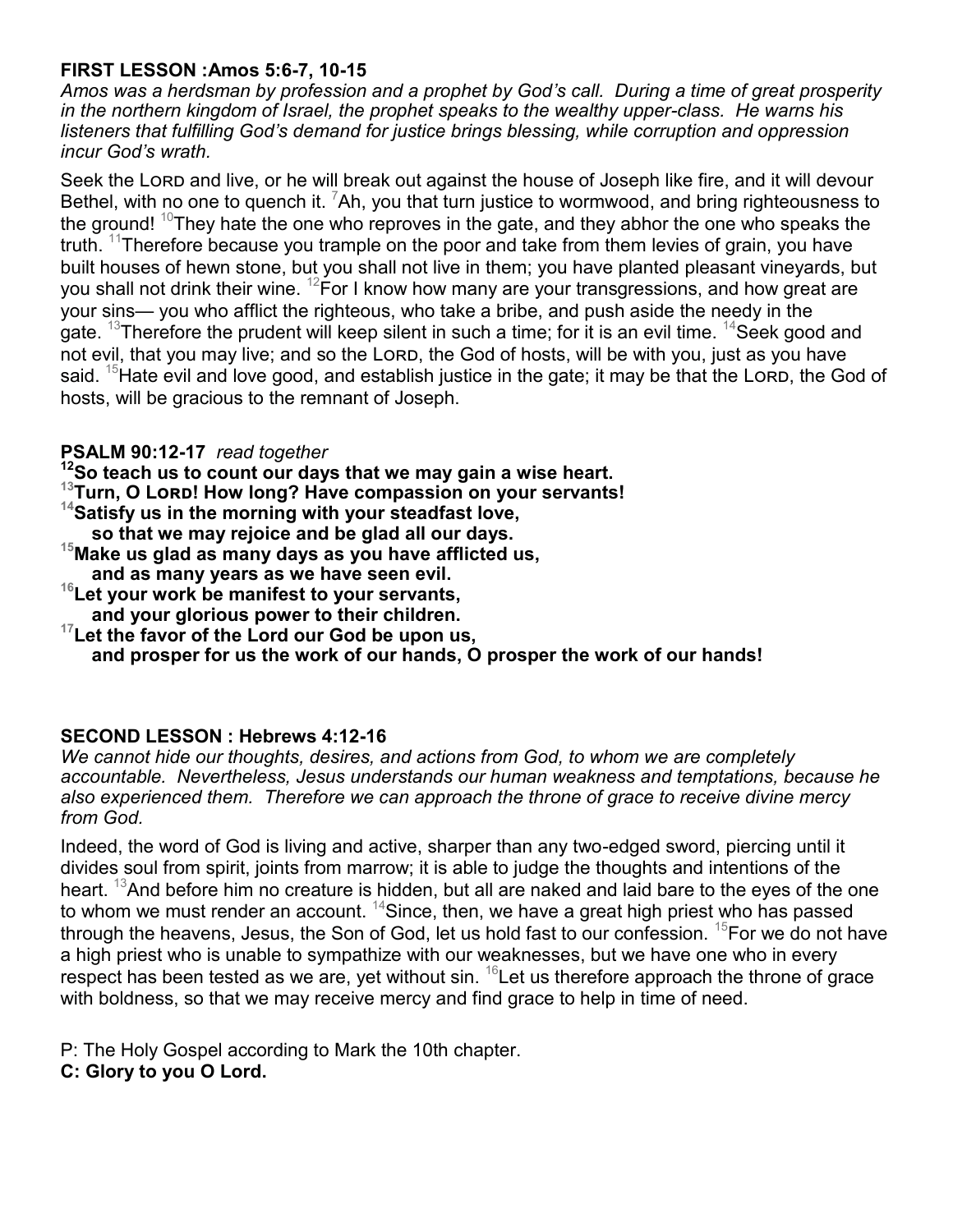#### **GOSPEL: Mark 10:17-31**

*Jesus has been teaching his disciples about what is most valued in God's eyes. Now, a conversation with a rich man brings his message home to the disciples in a way that is surprising but unforgettable.*

 $17$ As he was setting out on a journey, a man ran up and knelt before him, and asked him, "Good Teacher, what must I do to inherit eternal life?"  $^{18}$ Jesus said to him, "Why do you call me good? No one is good but God alone. <sup>19</sup>You know the commandments: 'You shall not murder; You shall not commit adultery; You shall not steal; You shall not bear false witness; You shall not defraud; Honor your father and mother.'"  $^{20}$ He said to him, "Teacher, I have kept all these since my youth."  $^{21}$ Jesus, looking at him, loved him and said, "You lack one thing; go, sell what you own, and give the money to the poor, and you will have treasure in heaven; then come, follow me."  $^{22}$ When he heard this, he was shocked and went away grieving, for he had many possessions.

 $^{23}$ Then Jesus looked around and said to his disciples, "How hard it will be for those who have wealth to enter the kingdom of God!"  $^{24}$ And the disciples were perplexed at these words. But Jesus said to them again, "Children, how hard it is to enter the kingdom of God!<sup>25</sup>It is easier for a camel to go through the eye of a needle than for someone who is rich to enter the kingdom of God."  $^{26}\rm{They}$  were greatly astounded and said to one another, "Then who can be saved?"  $^{27}$ Jesus looked at them and said, "For mortals it is impossible, but not for God; for God all things are possible."

 $^{28}$ Peter began to say to him, "Look, we have left everything and followed you."  $^{29}$ Jesus said, "Truly I tell you, there is no one who has left house or brothers or sisters or mother or father or children or fields, for my sake and for the sake of the good news,  $30$  who will not receive a hundredfold now in this age—houses, brothers and sisters, mothers and children, and fields with persecutions—and in the age to come eternal life.  $31$ But many who are first will be last, and the last will be first."

P: The Gospel of the Lord. **C: Praise to you O Christ**

#### **SERMON**

**HYMN OF THE DAY 406** *"Take My Life, that I May Be" Take my life that I may be, consecrated Lord to thee. Take my moments and my days, let them flow in ceaseless praise.*

*Take my hands and let them move, at the impulse of thy love. Take my feet and let them be, swift and beautiful for thee.*

*Take my voice and let me sing, always, only, for my King. Take my lips and let them be, filled with messages from thee.*

*Take my silver and my gold, not a mite would I withhold. Take my intellect and use, ev'ry pow'r as thou shalt choose.*

*Take my will and make it thine, it shall be no longer mine. Take my heart, it is thine own, it shall be thy royal throne.*

*Take my love, my Lord I pour, at thy feet its treasure store. Take myself and I will be, ever, only, all for thee.*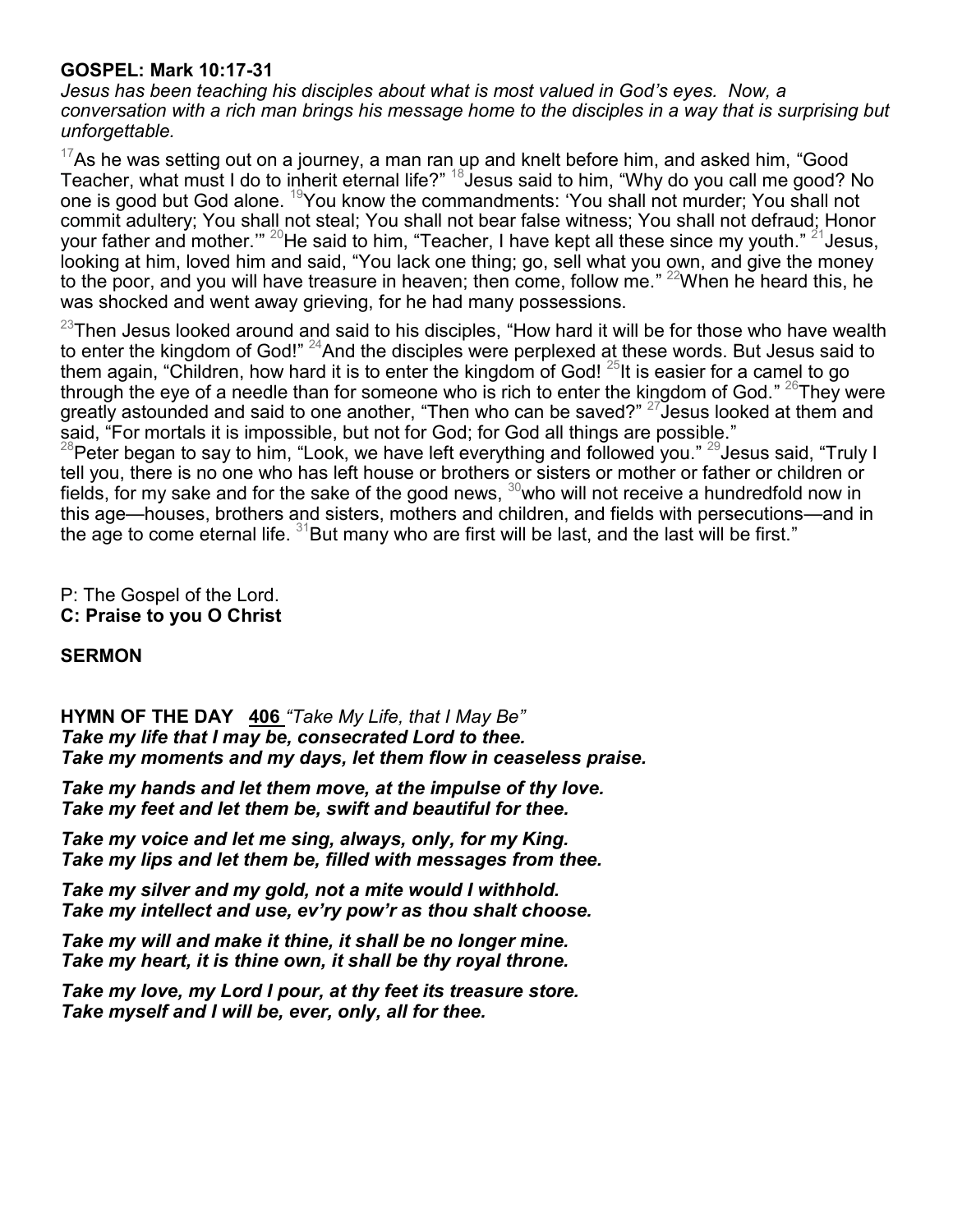#### **APOSTLES CREED**

**I believe in God, the Father almighty, creator of heaven and earth.**

**I believe in Jesus Christ, his only Son, our Lord.**

**He was conceived by the power of the Holy Spirit and born of the virgin Mary.**

**He suffered under Pontius Pilate, was crucified, died, and was buried.**

**He descended into hell. On the third day he rose again.**

**He ascended into heaven, and is seated at the right hand of the Father.**

**He will come again to judge the living and the dead.**

**I believe in the Holy Spirit, the holy catholic Church,** 

**the communion of saints, the forgiveness of sins,**

**the resurrection of the body, and the life everlasting. Amen.**

#### **PRAYERS OF INTERCESSION**

Made children and heirs of God's promise, we pray for the church, the world, and all in need. *A brief moment of silence.*

Uniting God, you call forth different gifts in those who follow you. Encourage us to welcome the diverse benefits and blessings of the whole church in teaching, preaching, prophecy, healing, and more. Lord, in your mercy.

#### **HEAR OUR PRAYER.**

Nurturing God, you bring forth crops from the soil and bounty from the trees. Increase the produce of the land and bless all who toil fields and orchards. Provide for good working conditions and keep them safe. Lord, in your mercy.

#### **HEAR OUR PRAYER.**

Empowering God, you offer compassion for those who are overlooked or forgotten. Open the hearts of local, national, and world leaders to show such compassion and love for their neighbors. Lord, in your mercy. **HEAR OUR PRAYER.**

Sheltering God, in Jesus you travelled among us without a place to lay your head. Provide safe places to sleep and rest for those who have no place to live. Sustain ministries that offer food, clothing, and peace of mind. We especially lift up the ministries of: Just Neighbors and The Fort Wayne Rescue Missions, and Associated Churches of Fort Wayne and Allen County. Lord, in your mercy.

#### **HEAR OUR PRAYER.**

Renewing God, you bring life out of death. Help us part with those things that are no longer beneficial to us and open our hearts to see where new life is budding in this congregation. We especially lift up these members of our Epiphany Lutheran Church family who are struggling with health issues…*Don. MaryJane, Sara, Vera, Jim, Barb, Dave , Sandi* and for those whom we now lift up from our hearts. Lord, in your mercy. **HEAR OUR PRAYER.**

Eternal God, we thank you for the lives of those who have died. Make us confident in your promise of salvation and support us in our own journey of faith. Lord, in your mercy. **HEAR OUR PRAYER.**

Receive these prayers, O God, and those in our hearts and known only to you; through Jesus Christ our Lord. **AMEN**

P: The peace of the Lord be with you always.

#### **C: And also with you.**

*You are invited to greet one another with the Symbol of Peace." Please stay in your pews.*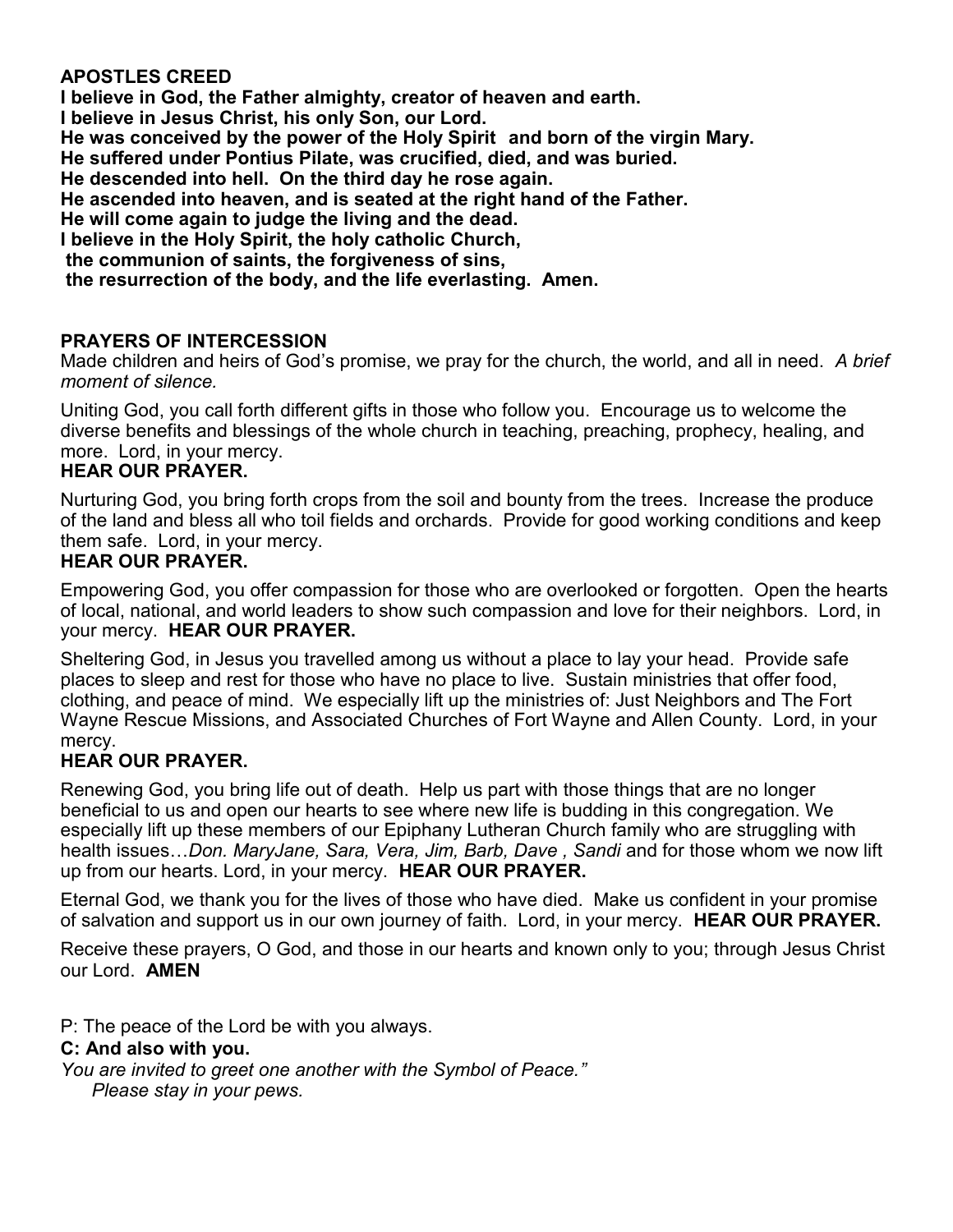#### **OFFERINGS can be mailed, dropped off at church 6606 Maplecrest Road Fort Wayne IN 46835 or sent through our website at www.epiphanyfw.com.**

#### **OFFERTORY PRAYER**

- A: Merciful Father,
- **C: we offer with joy and thanksgiving what you have first given us, ourselves, our time and our possessions, signs of your gracious love. Received them for the sake of him who offered himself for us, Jesus Christ our Lord. Amen.**

#### **GREAT THANKSGIVING AND EUCHARISTIC PRAYER**

- P: The Lord be with you.
- **C: and also with you.**
- P: Lift up your hearts.
- **C: we lift them to the Lord.**
- P: Let us give thanks to the Lord our God.
- **C: It is good to give him thanks and praise.**
- P: *It is indeed right and salutary …We praise your name and join their unending hymn:* **C: Holy, holy, holy Lord, God of power and might. Heaven and earth are full of your glory. Hosanna in the highest. Blessed is he who comes in the name of the Lord. Hosanna in the highest.**

#### **WORDS OF INSTITUTION**

#### **LORD'S PRAYER**

**Our Father in heaven, hallowed be your name, your kingdom come, your will be done, on earth as in heaven. Give us today our daily bread. Forgive us our sins as we forgive those who sin against us. Save us from the time of trial and deliver us from evil For the kingdom, the power, and the glory are yours, now and forever. Amen.** 

**HOLY COMMUNION** *(share bread and wine or juice at home)*



 *Everyone is welcome to come to the Lord's Table! Those baptized who believe in the true presence of Christ in the bread and wine are welcome to receive the elements.* 

P: The body and blood of our Lord Jesus Christ strengthen and keep you in his grace. **C: Amen**

#### **POST-COMMUNION PRAYER**

A: Let us pray,

We give you thanks, almighty God, that you have refreshed us through the healing power of this gift of life. We pray that in your mercy you would strengthen us through this gift, in faith toward you and in fervent love toward one another; for the sake of Jesus Christ our Lord.

**C: Amen**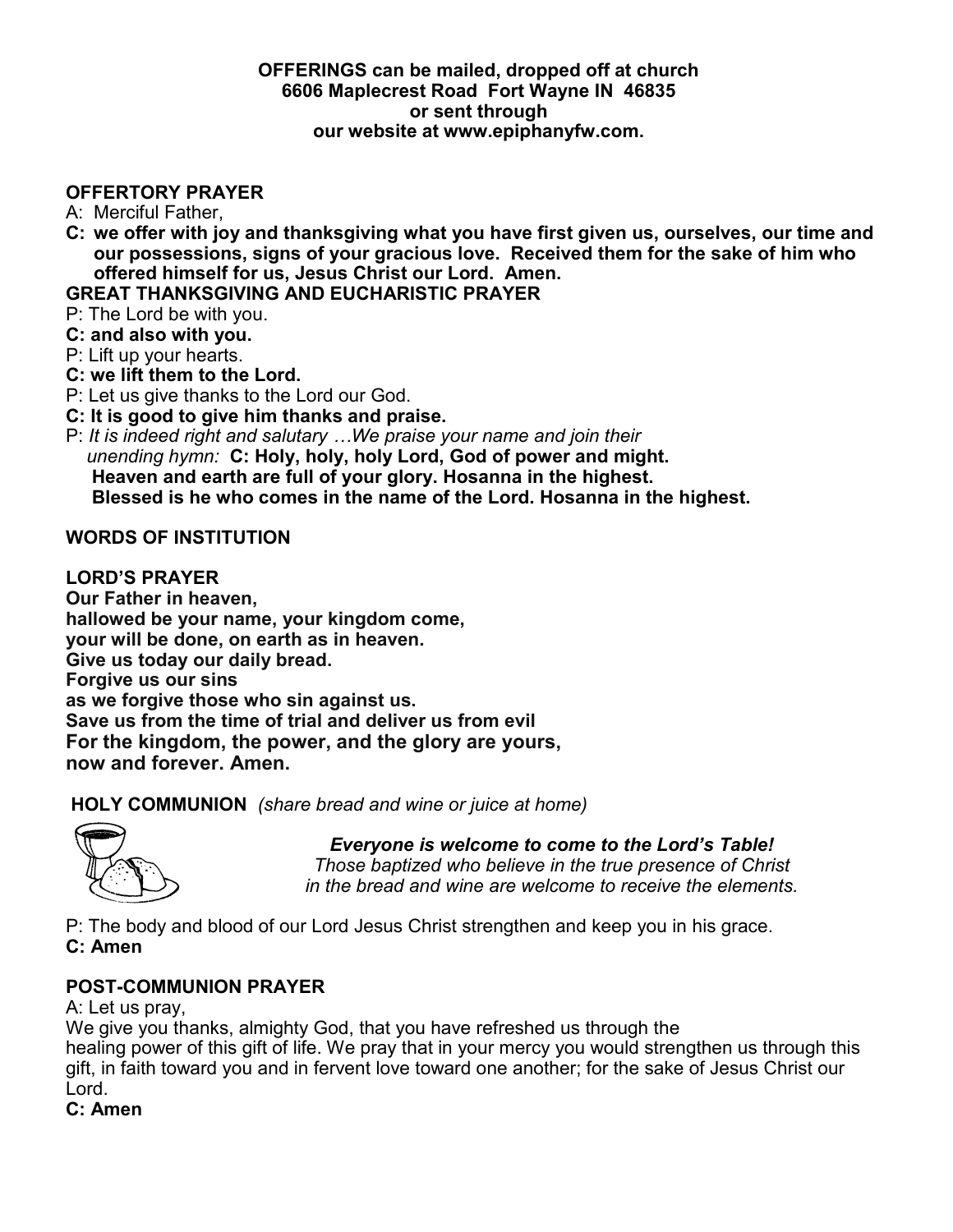#### **BLESSING**

P: Almighty God, Father, Son, and Holy Spirit, bless you now and forever. **C: Amen**

**CLOSING HYMN 415** *"God of Grace and God of Glory" God of grace and God of glory, on your people pour your pow'r. Crown your ancient Church's story, bring its bud to glorious flow'r. Grant us wisdom, grant us courage for the facing of this hour, For the facing of this hour.*

*Lo! The hosts of evil round us, scorn the Christ, assail his ways! From the fears that long have bound us, free our hearts to faith and praise. Grant us wisdom, grant us courage for the living of these days, For the living of these days.*

*Cure your children's warring madness, bend our pride to your control. Shame our wanton selfish gladness, rich in things and poor in soul. Grant us wisdom, grant us courage lest we miss your kingdom's goal. Lest we miss your kingdom's goal.*

*Save us from weak resignation, to the evils we deplore. Let the gift of your salvation, be our glory evermore. Grant us wisdom, grant us courage, serving you whom we adore. Serving you whom we adore.*

**DISMISSAL** P: Go in Peace. Serve the Lord. **C: Thanks be to God.**

## **WORSHIP ASSISTANTS**

*Thank you for sharing your time and talents!*

**Pastor** Richard Hartman **Assistant Amber Logan Lector & Communion Assistant 8:00** Sue Johnson **Lector 10:15** Shane Pickett **Communion Assistant 10:15** Becky Roemer **Pianist** Sara Davis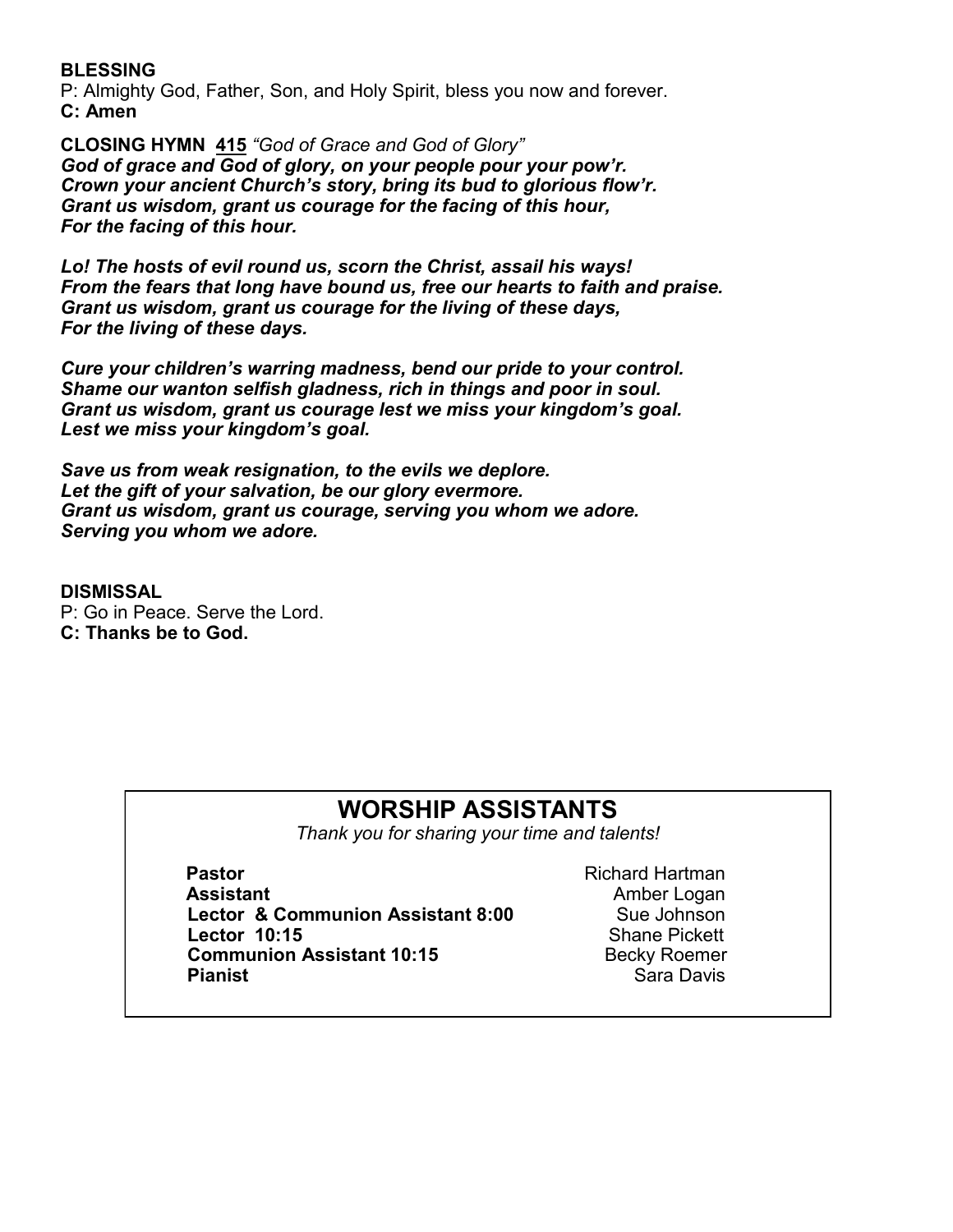# ANNOUNCEMENTS

**October Outreach** We are partnering with Come2Go Ministries by collecting full size toiletries for people in Assisted Living facilities that are on Medicaid. They do not have enough money to purchase these items: hand and body soap, shampoo, conditioner, razors, shaving cream, lotions, toothbrushes, toothpaste, mouthwash,. deodorant, powder and chap stick. Place items in boxes in breezeway or bin in narthex. (Dollar Tree great place to pick up full size items)

**Quilters** - We will be Quilting twice a month. The first Wednesday and First Saturday of every month from 10-12. There are 2 rolls of batting coming to use for middles, we will still use blankets and mattress pads for middles also. Thick comforters not as useable. Please direct any questions to Dia at the office. Let me know if you need to come in to pick up fabric or squares, or drop off completed projects. dia@epiphanyfw.com, 260-402-0230 call or text.

**Military Support** - I know some troops are coming home but others are located away from family and not under the best conditions. Lets make sure they know we are thinking of them, praying for them and send some items they can't get to show our support. The red bin is where you put the items, personal hygiene items unscented if possible, snacks, lip balm, word puzzle books, hard candies, small paperback books that fit in your pocket, playing cards, flavored drink mixes for individual bottles, lifesavers.

**Quilt Paraments** - the quilt Paraments are a loving gift from Dave York. Dave found a partially made quilt top his wife Connie had started and asked if it could be made into a stole for Pastor in memory of Connie. We were able to make the stole for Pastor as well as the frontal for the altar and pulpit, plus a pillow top for Dave as a remembrance, even bookmarks for the grandchildren. Thank you Dave for sharing this wonderful gift in memory of one of our loved quilters Connie.

# Special meeting Sunday, October 17th at 11:30 am.

Only to Vote on new gutters and downspouts. Need everyone there to vote. Did not have a quorum at Congregational Meeting

Zoom Link will be sent in email letter with details